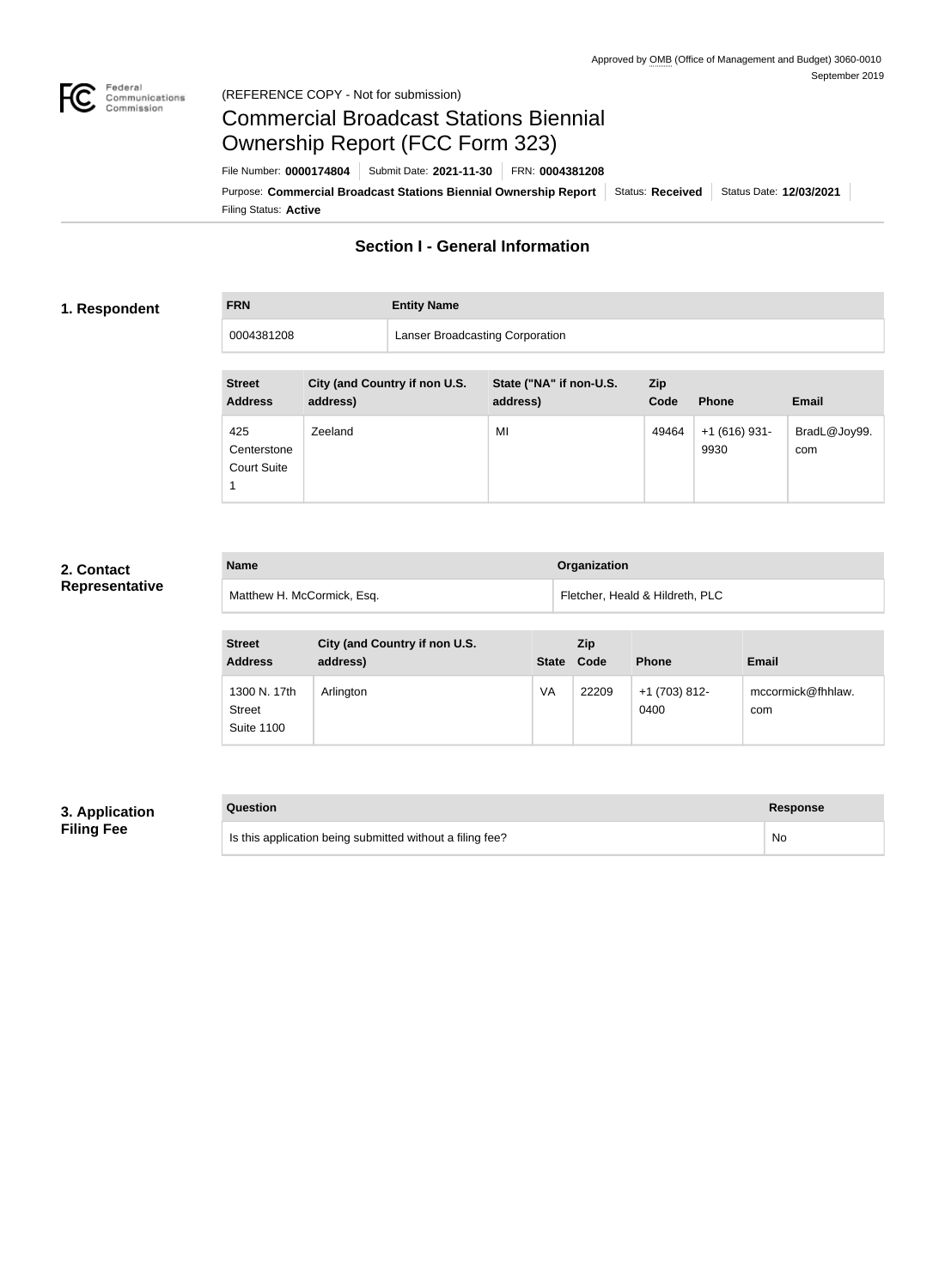| <b>Fees</b> | <b>Application Type</b> | <b>Form Number</b> | <b>Fee Code</b> | Quantity | <b>Fee Amount</b> | <b>Subtotal</b> |
|-------------|-------------------------|--------------------|-----------------|----------|-------------------|-----------------|
|             | <b>Biennial</b>         | Form 323           | <b>MAR</b>      | _        | 85                | \$170.00        |
|             |                         |                    |                 |          | Total             | \$170.00        |

### **4. Nature of Respondent**

| (a) Provide the following information about the Respondent: |                        |
|-------------------------------------------------------------|------------------------|
| <b>Relationship to stations/permits</b>                     | Licensee               |
| <b>Nature of Respondent</b>                                 | For-profit corporation |

**(b) Provide the following information about this report:**

| <b>Purpose</b> | Biennial                                                                                                                                                                               |
|----------------|----------------------------------------------------------------------------------------------------------------------------------------------------------------------------------------|
| "As of" date   | 10/01/2021                                                                                                                                                                             |
|                | When filing a biennial ownership report or validating<br>and resubmitting a prior biennial ownership report, this<br>date must be Oct. 1 of the year in which this report is<br>filed. |

#### **5. Licensee(s) and Station(s)**

#### **Respondent is filing this report to cover the following Licensee(s) and station(s):**

| Licensee/Permittee Name                | <b>FRN</b> |
|----------------------------------------|------------|
| <b>Lanser Broadcasting Corporation</b> | 0004381208 |

| Fac. ID No. | <b>Call Sign</b> | <b>City</b>    | <b>State</b> | <b>Service</b> |
|-------------|------------------|----------------|--------------|----------------|
| 4364        | <b>WJQK</b>      | <b>ZEELAND</b> | MI           | FM             |
| 36532       | <b>WPNW</b>      | ZEELAND        | MI           | AM             |
| 146885      | <b>W243BD</b>    | ZEELAND        | MI           | <b>FX</b>      |
| 202792      | W255DI           | <b>ZEELAND</b> | MI           | <b>FX</b>      |

### **Section II – Biennial Ownership Information**

**1. 47 C.F.R. Section 73.3613 and Other Documents**

Licensee Respondents that hold authorizations for one or more full power television, AM, and/or FM stations should list all contracts and other instruments set forth in 47 C.F.R. Section 73.3613(a) through (c) for the facility or facilities listed on this report. In addition, attributable Local Marketing Agreements (LMAs) and attributable Joint Sales Agreements (JSAs) must be disclosed by the licensee of the brokering station on its ownership report. If the agreement is an attributable LMA, an attributable JSA, or a network affiliation agreement, check the appropriate box. Otherwise, select "Other." Non-Licensee Respondents, as well as Licensee Respondents that only hold authorizations for Class A television and/or low power television stations, should select "Not Applicable" in response to this question.

| <b>Document Information</b>           |                           |  |
|---------------------------------------|---------------------------|--|
| Description of contract or instrument | Articles of Incorporation |  |
| Parties to contract or instrument     | State of Michigan         |  |
| Date of execution                     | 08/1983                   |  |
| Date of expiration                    | No expiration date        |  |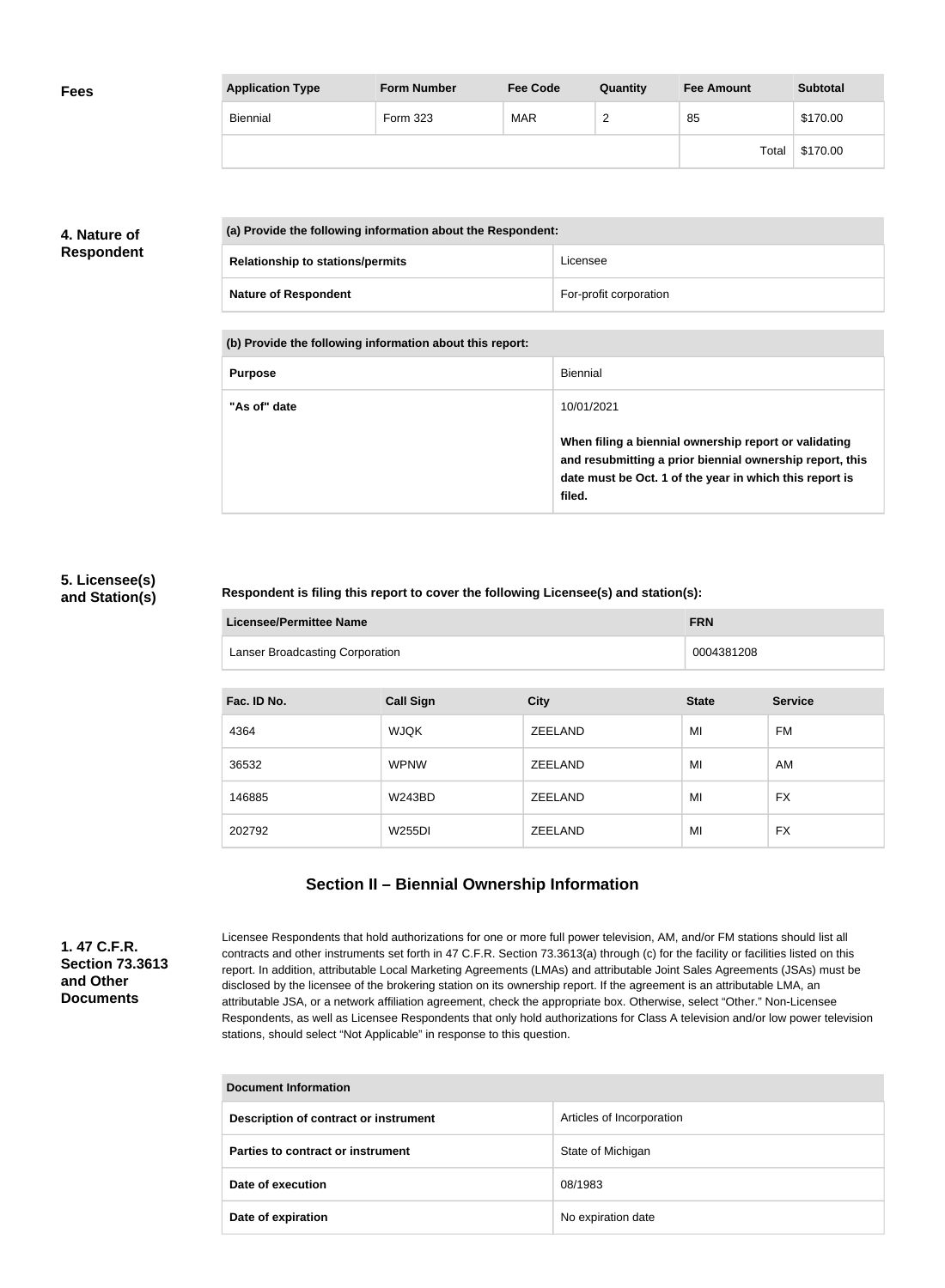| <b>Agreement type</b>  | Other                                            |
|------------------------|--------------------------------------------------|
| (check all that apply) | <b>Agreement Type: Articles of Incorporation</b> |
|                        |                                                  |

| <b>Document Information</b>                     |                                        |  |
|-------------------------------------------------|----------------------------------------|--|
| Description of contract or instrument           | <b>Bylaws</b>                          |  |
| Parties to contract or instrument               | Respondent                             |  |
| Date of execution                               | 08/1983                                |  |
| Date of expiration                              | No expiration date                     |  |
| <b>Agreement type</b><br>(check all that apply) | Other<br><b>Agreement Type: Bylaws</b> |  |

#### **Document Information**

| Description of contract or instrument           | Certificate of Merger                                 |
|-------------------------------------------------|-------------------------------------------------------|
| Parties to contract or instrument               | State of Michigan                                     |
| Date of execution                               | 08/1997                                               |
| Date of expiration                              | No expiration date                                    |
| <b>Agreement type</b><br>(check all that apply) | Other<br><b>Agreement Type: Certificate of Merger</b> |

#### **2. Ownership Interests**

**(a)** Ownership Interests. This Question requires Respondents to enter detailed information about ownership interests by generating a series of subforms. Answer each question on each subform. The first subform listing should be for the Respondent itself. If the Respondent is not a natural person, also list each of the officers, directors, stockholders, non-insulated partners, non-insulated members, and any other persons or entities with a direct attributable interest in the Respondent pursuant to the standards set forth in 47 C.F.R. Section 73.3555. (A "direct" interest is one that is not held through any intervening companies or entities.) List each interest holder with a direct attributable interest in the Respondent separately.

Leave the percentage of total assets (Equity Debt Plus) field blank for an interest holder unless that interest holder has an attributable interest in the Respondent solely on the basis of the Commission's Equity Debt Plus attribution standard, 47 C.F.R. Section 73.3555, Note 2(i).

In the case of vertical or indirect ownership structures, list only those interests in the Respondent that also represent an attributable interest in the Licensee(s) for which the report is being submitted.

Entities that are part of an organizational structure that includes holding companies or other forms of indirect ownership must file separate ownership reports. In such a structure do not report, or file a separate report for, any interest holder that does not have an attributable interest in the Licensee(s) for which the report is being submitted.

Please see the Instructions for further detail concerning interests that must be reported in response to this question.

The Respondent must provide an FCC Registration Number for each interest holder reported in response to this question. Please see the Instructions for detailed information and guidance concerning this requirement.

| <b>FRN</b>         | 0004381208                      |                               |
|--------------------|---------------------------------|-------------------------------|
| <b>Entity Name</b> | Lanser Broadcasting Corporation |                               |
| <b>Address</b>     | PO Box                          |                               |
|                    | <b>Street 1</b>                 | 425 Centerstone Court Suite 1 |
|                    | <b>Street 2</b>                 |                               |
|                    | <b>City</b>                     | Zeeland                       |
|                    |                                 |                               |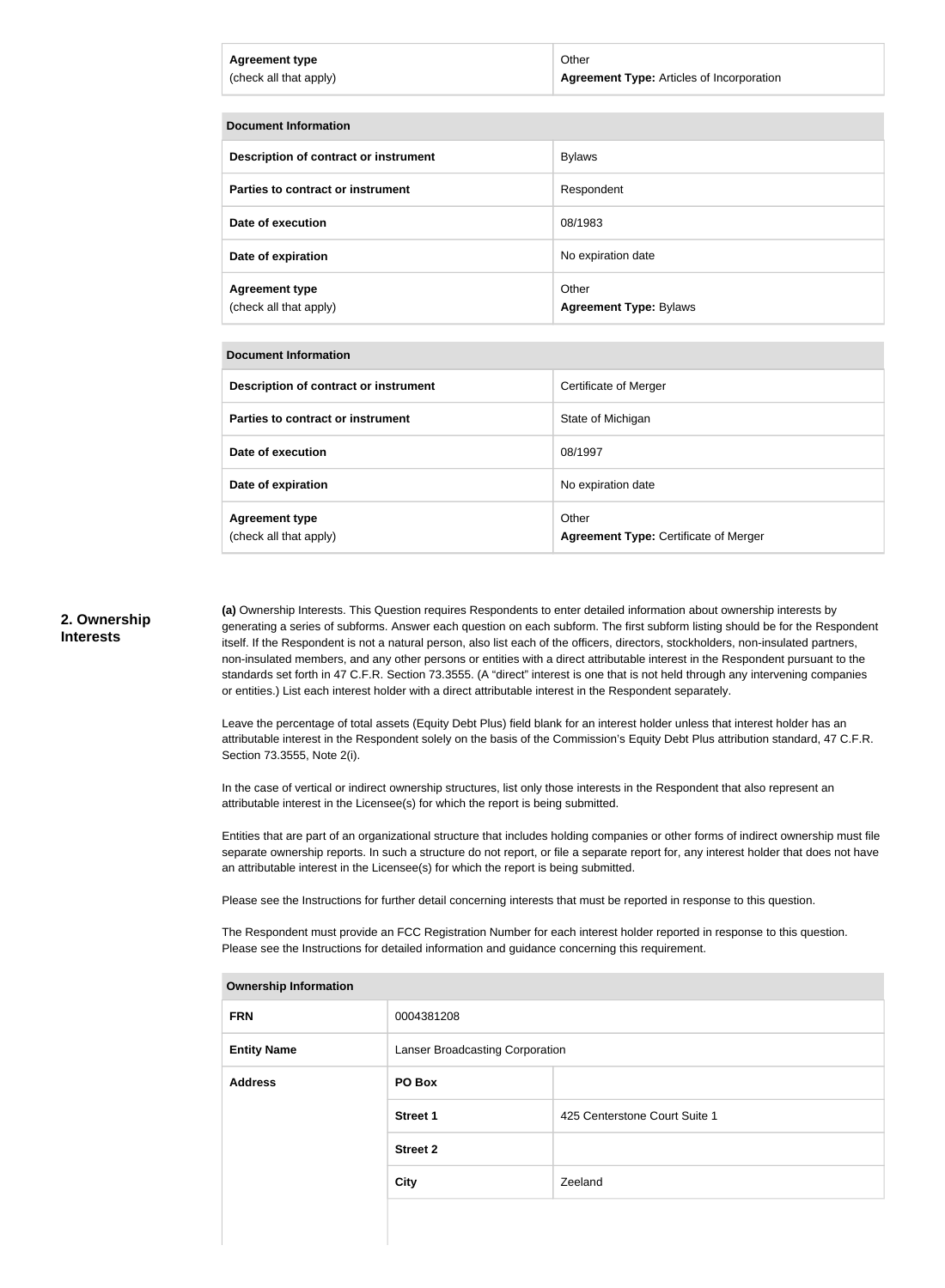|                                                         | State ("NA" if non-U.S.<br>address)                                                  | MI                   |                                   |
|---------------------------------------------------------|--------------------------------------------------------------------------------------|----------------------|-----------------------------------|
|                                                         | <b>Zip/Postal Code</b>                                                               | 49464                |                                   |
|                                                         | Country (if non-U.S.<br>address)                                                     | <b>United States</b> |                                   |
| <b>Listing Type</b>                                     | Respondent                                                                           |                      |                                   |
| <b>Positional Interests</b><br>(check all that apply)   | Respondent                                                                           |                      |                                   |
| <b>Tribal Nation or Tribal</b><br><b>Entity</b>         | Interest holder is not a Tribal nation or Tribal entity                              |                      |                                   |
| <b>Interest Percentages</b><br>(enter percentage values | <b>Voting</b>                                                                        | 0.0%                 | <b>Jointly Held?</b><br><b>No</b> |
| from 0.0 to 100.0)                                      | <b>Equity</b>                                                                        | 0.0%                 |                                   |
|                                                         | <b>Total assets (Equity Debt</b><br>Plus)                                            | 0.0%                 |                                   |
|                                                         | Does interest holder have an attributable interest in one or more broadcast stations |                      | No                                |

**that do not appear on this report?**

| <b>Ownership Information</b>                            |                                                                                      |                      |                            |  |
|---------------------------------------------------------|--------------------------------------------------------------------------------------|----------------------|----------------------------|--|
| <b>FRN</b>                                              | 0019362532                                                                           |                      |                            |  |
| <b>Entity Name</b>                                      | <b>Leslie Lanser Trust</b>                                                           |                      |                            |  |
| <b>Address</b>                                          | PO Box                                                                               |                      |                            |  |
|                                                         | <b>Street 1</b>                                                                      | 447 Brecado Court    |                            |  |
|                                                         | <b>Street 2</b>                                                                      |                      |                            |  |
|                                                         | <b>City</b>                                                                          | Holland              |                            |  |
|                                                         | State ("NA" if non-U.S.<br>address)                                                  | MI                   |                            |  |
|                                                         | <b>Zip/Postal Code</b>                                                               | 49423                |                            |  |
|                                                         | Country (if non-U.S.<br>address)                                                     | <b>United States</b> |                            |  |
| <b>Listing Type</b>                                     | Other Interest Holder                                                                |                      |                            |  |
| <b>Positional Interests</b><br>(check all that apply)   | Stockholder                                                                          |                      |                            |  |
| <b>Tribal Nation or Tribal</b><br><b>Entity</b>         | Interest holder is not a Tribal nation or Tribal entity                              |                      |                            |  |
| <b>Interest Percentages</b><br>(enter percentage values | <b>Voting</b>                                                                        | 55.0%                | <b>Jointly Held?</b><br>No |  |
| from 0.0 to 100.0)                                      | <b>Equity</b>                                                                        | 55.0%                |                            |  |
|                                                         | <b>Total assets (Equity Debt</b><br>Plus)                                            |                      |                            |  |
| that do not appear on this report?                      | Does interest holder have an attributable interest in one or more broadcast stations |                      | <b>No</b>                  |  |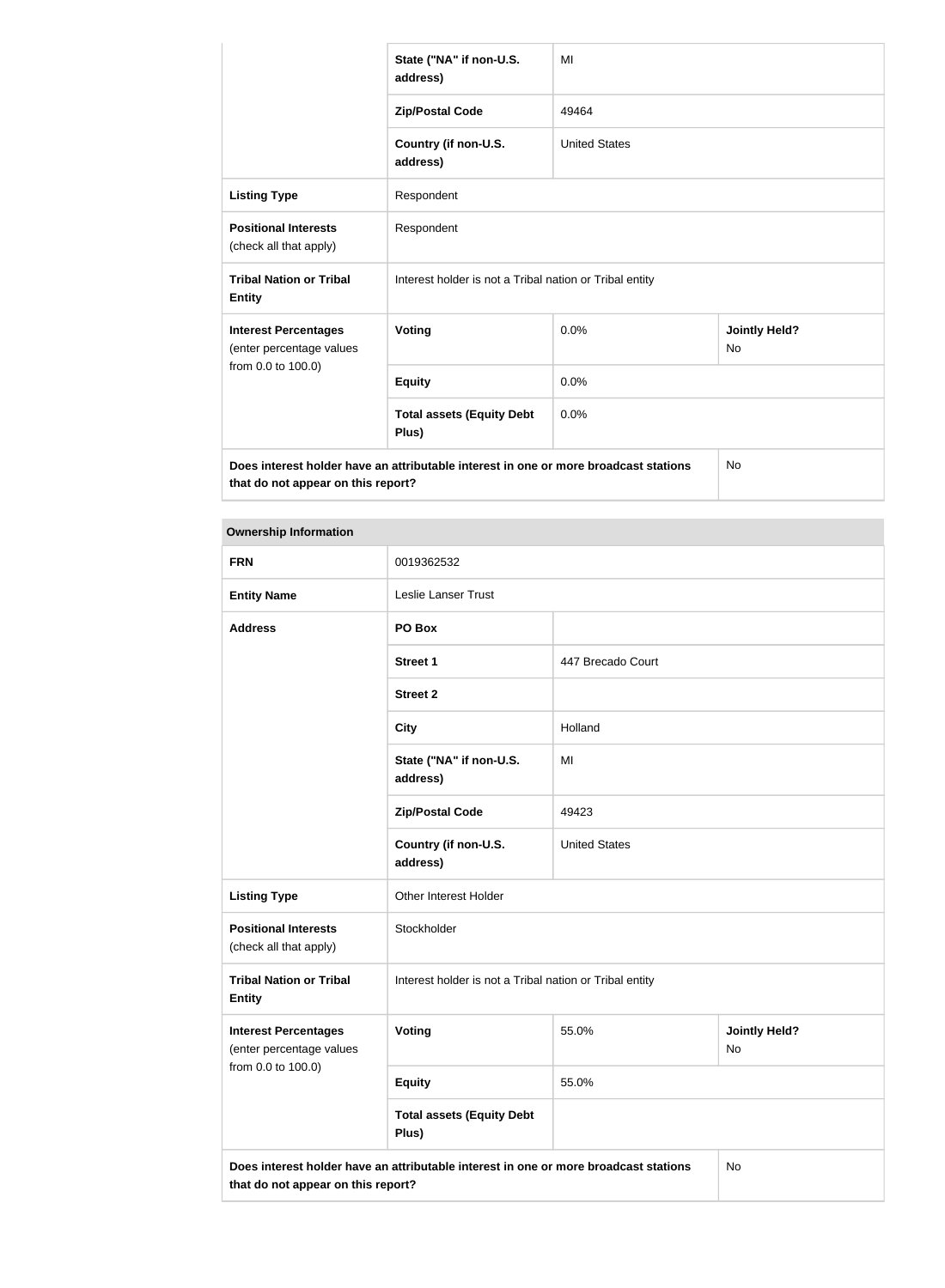| <b>Ownership Information</b>                                                  |                                                                                      |                        |                             |
|-------------------------------------------------------------------------------|--------------------------------------------------------------------------------------|------------------------|-----------------------------|
| <b>FRN</b>                                                                    | 0019362342                                                                           |                        |                             |
| <b>Name</b>                                                                   | <b>Bradley Lanser</b>                                                                |                        |                             |
| <b>Address</b>                                                                | PO Box                                                                               |                        |                             |
|                                                                               | <b>Street 1</b>                                                                      | 3998 GLENVIEW CT.      |                             |
|                                                                               | <b>Street 2</b>                                                                      |                        |                             |
|                                                                               | <b>City</b>                                                                          | <b>HUDSONVILLE</b>     |                             |
|                                                                               | State ("NA" if non-U.S.<br>address)                                                  | MI                     |                             |
|                                                                               | <b>Zip/Postal Code</b>                                                               | 49426                  |                             |
|                                                                               | Country (if non-U.S.<br>address)                                                     | <b>United States</b>   |                             |
| <b>Listing Type</b>                                                           | Other Interest Holder                                                                |                        |                             |
| <b>Positional Interests</b><br>(check all that apply)                         | Officer, Director, Stockholder                                                       |                        |                             |
| Citizenship, Gender,                                                          | <b>Citizenship</b>                                                                   | <b>US</b>              |                             |
| <b>Ethnicity, and Race</b><br><b>Information (Natural</b>                     | Gender                                                                               | Male                   |                             |
| <b>Persons Only)</b>                                                          | <b>Ethnicity</b>                                                                     | Not Hispanic or Latino |                             |
|                                                                               | Race                                                                                 | White                  |                             |
| <b>Interest Percentages</b><br>(enter percentage values<br>from 0.0 to 100.0) | Voting                                                                               | 14.0%                  | <b>Jointly Held?</b><br>Yes |
|                                                                               | <b>Equity</b>                                                                        | 14.0%                  |                             |
|                                                                               | <b>Total assets (Equity Debt</b><br>Plus)                                            |                        |                             |
|                                                                               | Does interest holder have an attributable interest in one or more broadcast stations |                        | Yes                         |

**that do not appear on this report?**

| <b>Ownership Information</b> |                                     |                      |
|------------------------------|-------------------------------------|----------------------|
| <b>FRN</b>                   | 0019362326                          |                      |
| <b>Name</b>                  | Diane Lanser                        |                      |
| <b>Address</b>               | PO Box                              |                      |
|                              | <b>Street 1</b>                     | 3998 GLENVIEW CT.    |
|                              | <b>Street 2</b>                     |                      |
|                              | <b>City</b>                         | <b>HUDSONVILLE</b>   |
|                              | State ("NA" if non-U.S.<br>address) | MI                   |
|                              | <b>Zip/Postal Code</b>              | 49426                |
|                              | Country (if non-U.S.<br>address)    | <b>United States</b> |
| <b>Listing Type</b>          | Other Interest Holder               |                      |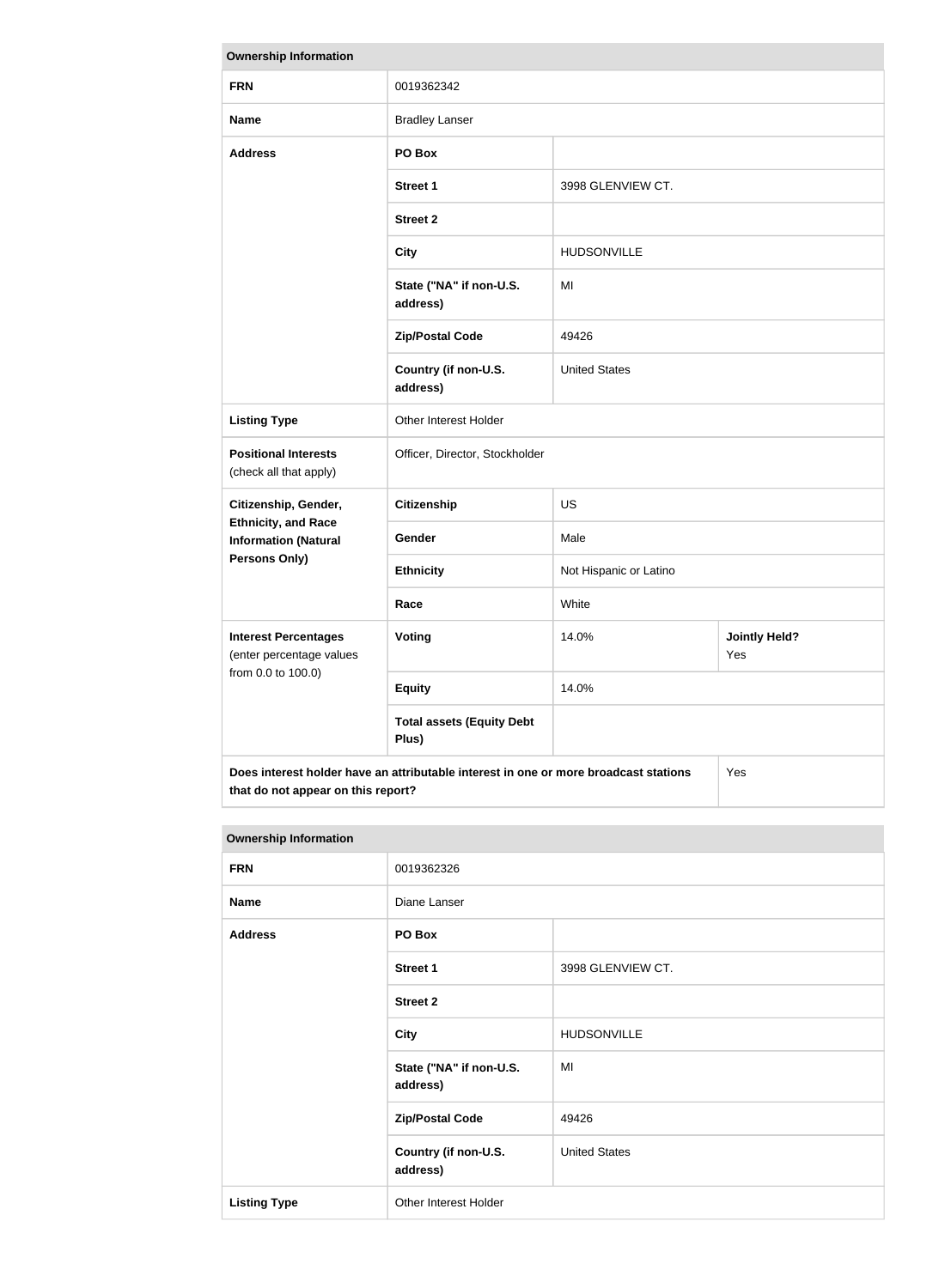| <b>Positional Interests</b><br>(check all that apply)                                                     | Officer, Director, Stockholder            |                        |                             |
|-----------------------------------------------------------------------------------------------------------|-------------------------------------------|------------------------|-----------------------------|
| Citizenship, Gender,<br><b>Ethnicity, and Race</b><br><b>Information (Natural</b><br><b>Persons Only)</b> | <b>Citizenship</b>                        | <b>US</b>              |                             |
|                                                                                                           | <b>Gender</b>                             | Female                 |                             |
|                                                                                                           | <b>Ethnicity</b>                          | Not Hispanic or Latino |                             |
|                                                                                                           | Race                                      | White                  |                             |
| <b>Interest Percentages</b><br>(enter percentage values<br>from 0.0 to 100.0)                             | <b>Voting</b>                             | 14.0%                  | <b>Jointly Held?</b><br>Yes |
|                                                                                                           | <b>Equity</b>                             | 14.0%                  |                             |
|                                                                                                           | <b>Total assets (Equity Debt</b><br>Plus) |                        |                             |
| Does interest holder have an attributable interest in one or more broadcast stations                      |                                           |                        | <b>No</b>                   |

**College** 

| <b>Ownership Information</b>                                                                                                     |                                           |                                    |  |
|----------------------------------------------------------------------------------------------------------------------------------|-------------------------------------------|------------------------------------|--|
| <b>FRN</b>                                                                                                                       | 0019362466                                |                                    |  |
| <b>Name</b>                                                                                                                      | Steven Lanser                             |                                    |  |
| <b>Address</b>                                                                                                                   | PO Box                                    |                                    |  |
|                                                                                                                                  | <b>Street 1</b>                           | 1220 Grand Fir Road                |  |
|                                                                                                                                  | <b>Street 2</b>                           |                                    |  |
|                                                                                                                                  | <b>City</b>                               | <b>Bigfork</b>                     |  |
|                                                                                                                                  | State ("NA" if non-U.S.<br>address)       | MT                                 |  |
|                                                                                                                                  | <b>Zip/Postal Code</b>                    | 59911                              |  |
|                                                                                                                                  | Country (if non-U.S.<br>address)          | <b>United States</b>               |  |
| <b>Listing Type</b>                                                                                                              | Other Interest Holder                     |                                    |  |
| <b>Positional Interests</b><br>(check all that apply)                                                                            | Officer, Director, Stockholder            |                                    |  |
| Citizenship, Gender,                                                                                                             | Citizenship                               | US                                 |  |
| <b>Ethnicity, and Race</b><br><b>Information (Natural</b>                                                                        | Gender                                    | Male                               |  |
| <b>Persons Only)</b>                                                                                                             | <b>Ethnicity</b>                          | Not Hispanic or Latino             |  |
|                                                                                                                                  | Race                                      | White                              |  |
| <b>Interest Percentages</b><br>(enter percentage values<br>from 0.0 to 100.0)                                                    | Voting                                    | 6.0%<br><b>Jointly Held?</b><br>No |  |
|                                                                                                                                  | <b>Equity</b>                             | 6.0%                               |  |
|                                                                                                                                  | <b>Total assets (Equity Debt</b><br>Plus) |                                    |  |
| Does interest holder have an attributable interest in one or more broadcast stations<br>No<br>that do not appear on this report? |                                           |                                    |  |

**that do not appear on this report?**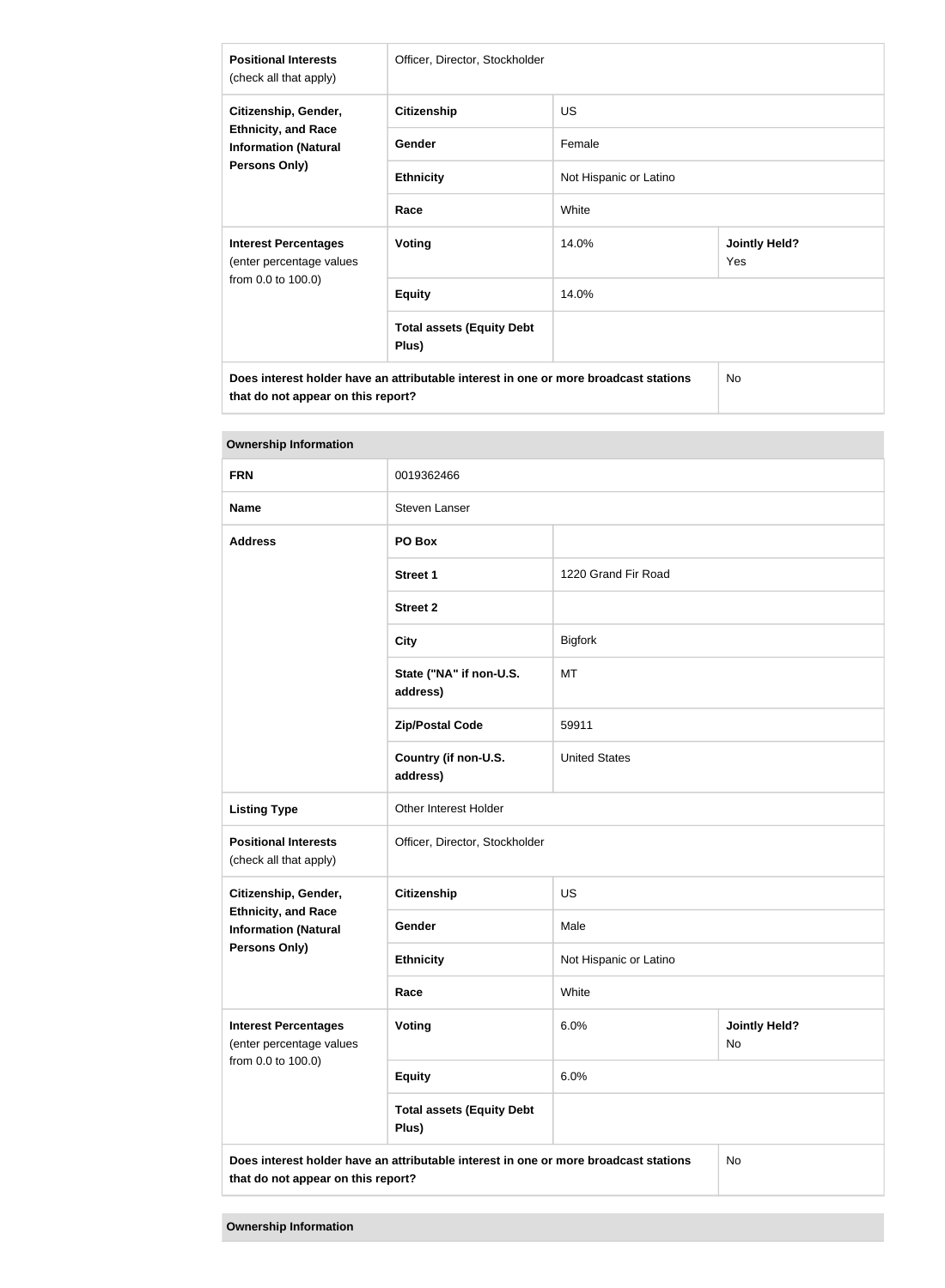| <b>FRN</b>                                                | 0019362391                                                                           |                        |                            |
|-----------------------------------------------------------|--------------------------------------------------------------------------------------|------------------------|----------------------------|
| <b>Name</b>                                               | Vaughn Lanser                                                                        |                        |                            |
| <b>Address</b>                                            | PO Box                                                                               |                        |                            |
|                                                           | <b>Street 1</b>                                                                      | 1028 Trafalger Drive   |                            |
|                                                           | <b>Street 2</b>                                                                      |                        |                            |
|                                                           | <b>City</b>                                                                          | New Port Richey        |                            |
|                                                           | State ("NA" if non-U.S.<br>address)                                                  | FL                     |                            |
|                                                           | <b>Zip/Postal Code</b>                                                               | 34655                  |                            |
|                                                           | Country (if non-U.S.<br>address)                                                     | <b>United States</b>   |                            |
| <b>Listing Type</b>                                       | Other Interest Holder                                                                |                        |                            |
| <b>Positional Interests</b><br>(check all that apply)     | Stockholder                                                                          |                        |                            |
| Citizenship, Gender,                                      | <b>Citizenship</b>                                                                   | <b>US</b>              |                            |
| <b>Ethnicity, and Race</b><br><b>Information (Natural</b> | Gender                                                                               | Male                   |                            |
| <b>Persons Only)</b>                                      | <b>Ethnicity</b>                                                                     | Not Hispanic or Latino |                            |
|                                                           | Race                                                                                 | White                  |                            |
| <b>Interest Percentages</b><br>(enter percentage values   | <b>Voting</b>                                                                        | 4.0%                   | <b>Jointly Held?</b><br>No |
| from 0.0 to 100.0)                                        | <b>Equity</b>                                                                        | 4.0%                   |                            |
|                                                           | <b>Total assets (Equity Debt</b><br>Plus)                                            |                        |                            |
| that do not appear on this report?                        | Does interest holder have an attributable interest in one or more broadcast stations |                        | No                         |

| <b>Ownership Information</b> |
|------------------------------|

| <b>FRN</b>                                            | 0019362441                          |                      |
|-------------------------------------------------------|-------------------------------------|----------------------|
| <b>Name</b>                                           | Gregory Lanser                      |                      |
| <b>Address</b>                                        | PO Box                              |                      |
|                                                       | Street 1                            | 273 Shoreside Drive  |
|                                                       | <b>Street 2</b>                     |                      |
|                                                       | <b>City</b>                         | <b>Grand Rapids</b>  |
|                                                       | State ("NA" if non-U.S.<br>address) | MI                   |
|                                                       | <b>Zip/Postal Code</b>              | 49548                |
|                                                       | Country (if non-U.S.<br>address)    | <b>United States</b> |
| <b>Listing Type</b>                                   | Other Interest Holder               |                      |
| <b>Positional Interests</b><br>(check all that apply) | Stockholder                         |                      |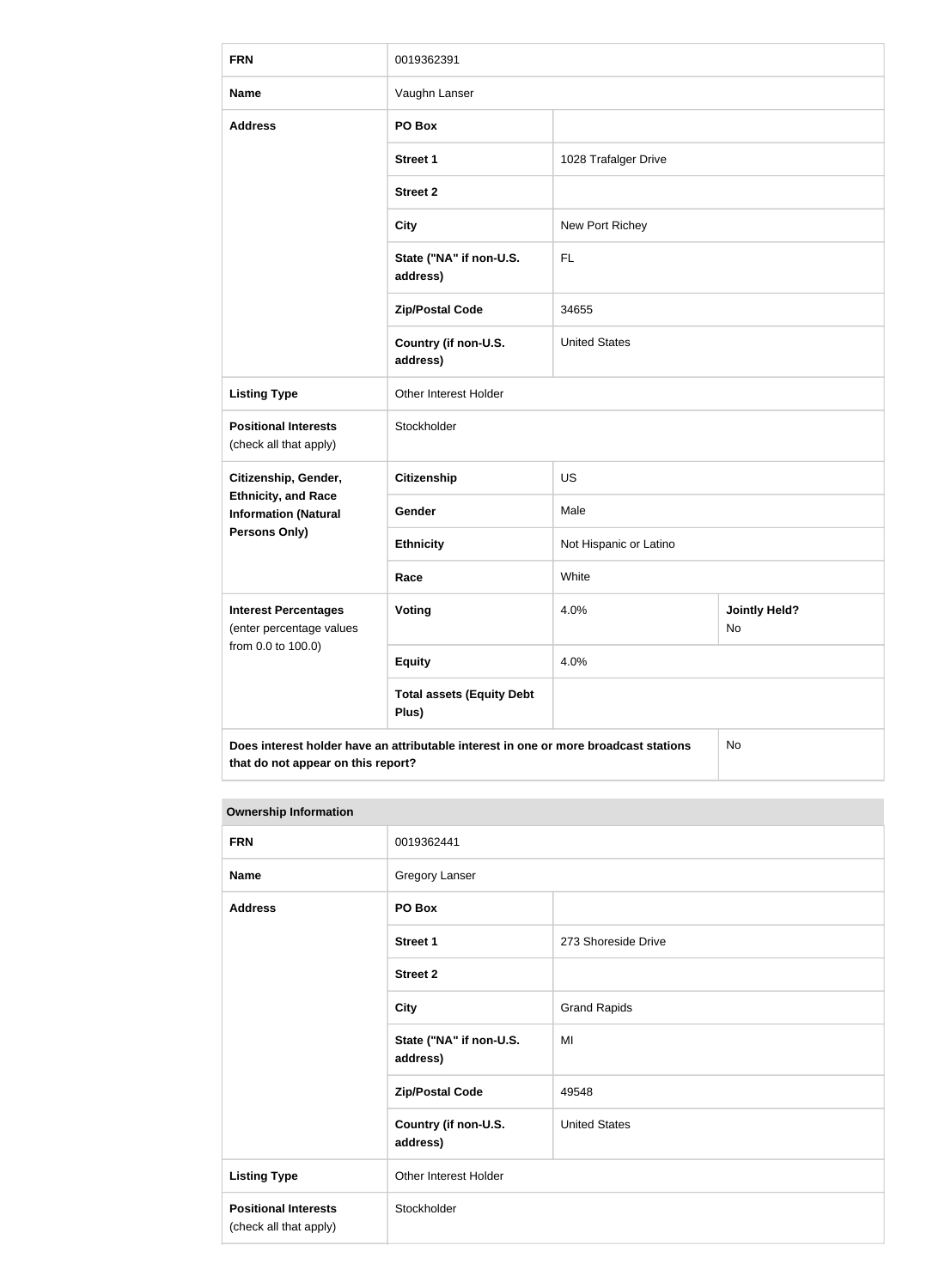| Citizenship, Gender,<br><b>Ethnicity, and Race</b><br><b>Information (Natural</b><br><b>Persons Only)</b>                  | <b>Citizenship</b>                        | <b>US</b>              |                             |
|----------------------------------------------------------------------------------------------------------------------------|-------------------------------------------|------------------------|-----------------------------|
|                                                                                                                            | Gender                                    | Male                   |                             |
|                                                                                                                            | <b>Ethnicity</b>                          | Not Hispanic or Latino |                             |
|                                                                                                                            | Race                                      | White                  |                             |
| <b>Interest Percentages</b><br>(enter percentage values                                                                    | Voting                                    | 2.0%                   | <b>Jointly Held?</b><br>No. |
| from 0.0 to 100.0)                                                                                                         | <b>Equity</b>                             | 2.0%                   |                             |
|                                                                                                                            | <b>Total assets (Equity Debt</b><br>Plus) |                        |                             |
| Does interest holder have an attributable interest in one or more broadcast stations<br>that do not appear on this report? |                                           | <b>No</b>              |                             |

| <b>Ownership Information</b>                              |                                                                                      |                        |                            |
|-----------------------------------------------------------|--------------------------------------------------------------------------------------|------------------------|----------------------------|
| <b>FRN</b>                                                | 0019362417                                                                           |                        |                            |
| <b>Name</b>                                               | Victoria Lanser                                                                      |                        |                            |
| <b>Address</b>                                            | PO Box                                                                               |                        |                            |
|                                                           | <b>Street 1</b>                                                                      | 3413 8th Avenue        |                            |
|                                                           | <b>Street 2</b>                                                                      |                        |                            |
|                                                           | <b>City</b>                                                                          | Hudsonville            |                            |
|                                                           | State ("NA" if non-U.S.<br>address)                                                  | MI                     |                            |
|                                                           | <b>Zip/Postal Code</b>                                                               | 49426                  |                            |
|                                                           | Country (if non-U.S.<br>address)                                                     | <b>United States</b>   |                            |
| <b>Listing Type</b>                                       | Other Interest Holder                                                                |                        |                            |
| <b>Positional Interests</b><br>(check all that apply)     | Stockholder                                                                          |                        |                            |
| Citizenship, Gender,                                      | <b>Citizenship</b>                                                                   | US                     |                            |
| <b>Ethnicity, and Race</b><br><b>Information (Natural</b> | Gender                                                                               | Female                 |                            |
| <b>Persons Only)</b>                                      | <b>Ethnicity</b>                                                                     | Not Hispanic or Latino |                            |
|                                                           | Race                                                                                 | White                  |                            |
| <b>Interest Percentages</b><br>(enter percentage values   | <b>Voting</b>                                                                        | 3.0%                   | <b>Jointly Held?</b><br>No |
| from 0.0 to 100.0)                                        | <b>Equity</b>                                                                        | 3.0%                   |                            |
|                                                           | <b>Total assets (Equity Debt</b><br>Plus)                                            |                        |                            |
| that do not appear on this report?                        | Does interest holder have an attributable interest in one or more broadcast stations |                        | <b>No</b>                  |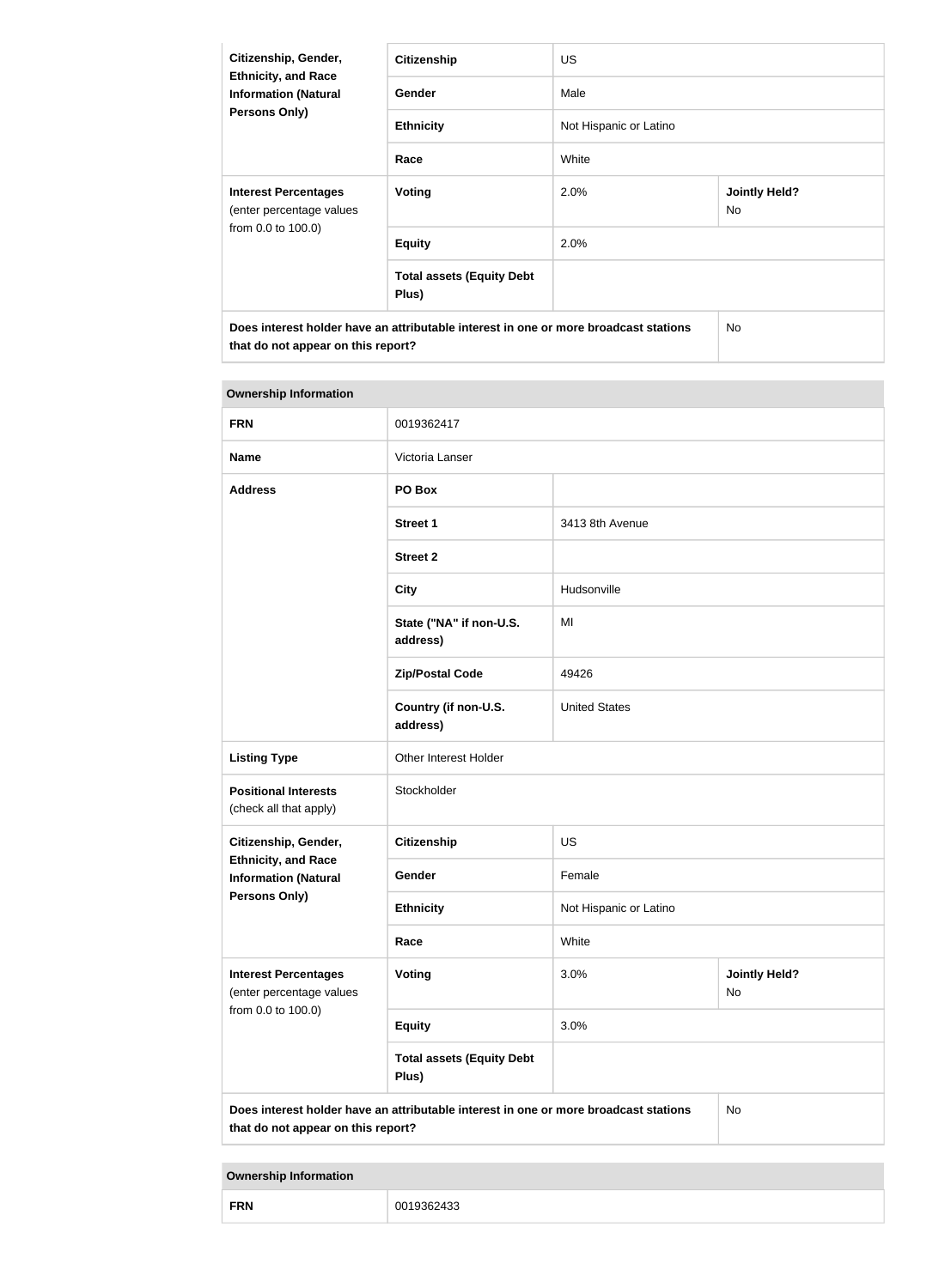| <b>Name</b>                                                                   | <b>Ricky Lanser</b>                                                                  |                        |                            |
|-------------------------------------------------------------------------------|--------------------------------------------------------------------------------------|------------------------|----------------------------|
| <b>Address</b>                                                                | PO Box                                                                               |                        |                            |
|                                                                               | <b>Street 1</b>                                                                      | 1847 123RD             |                            |
|                                                                               | <b>Street 2</b>                                                                      |                        |                            |
|                                                                               | <b>City</b>                                                                          | <b>HOPKINS</b>         |                            |
|                                                                               | State ("NA" if non-U.S.<br>address)                                                  | MI                     |                            |
|                                                                               | <b>Zip/Postal Code</b>                                                               | 49328                  |                            |
|                                                                               | Country (if non-U.S.<br>address)                                                     | <b>United States</b>   |                            |
| <b>Listing Type</b>                                                           | Other Interest Holder                                                                |                        |                            |
| <b>Positional Interests</b><br>(check all that apply)                         | Stockholder                                                                          |                        |                            |
| Citizenship, Gender,                                                          | <b>Citizenship</b>                                                                   | <b>US</b>              |                            |
| <b>Ethnicity, and Race</b><br><b>Information (Natural</b>                     | Gender                                                                               | Male                   |                            |
| Persons Only)                                                                 | <b>Ethnicity</b>                                                                     | Not Hispanic or Latino |                            |
|                                                                               | Race                                                                                 | White                  |                            |
| <b>Interest Percentages</b><br>(enter percentage values<br>from 0.0 to 100.0) | <b>Voting</b>                                                                        | 2.0%                   | <b>Jointly Held?</b><br>No |
|                                                                               | <b>Equity</b>                                                                        | 2.0%                   |                            |
|                                                                               | <b>Total assets (Equity Debt</b><br>Plus)                                            |                        |                            |
| that do not appear on this report?                                            | Does interest holder have an attributable interest in one or more broadcast stations |                        | No                         |

| <b>FRN</b>                                            | 0027198183                                             |                      |  |
|-------------------------------------------------------|--------------------------------------------------------|----------------------|--|
| <b>Entity Name</b>                                    | Family Life Ministries, Inc. DBA Winning at Home, Inc. |                      |  |
| <b>Address</b>                                        | PO Box                                                 |                      |  |
|                                                       | <b>Street 1</b>                                        | 300 S State Street   |  |
|                                                       | <b>Street 2</b>                                        | Suite 13             |  |
|                                                       | <b>City</b>                                            | Zeeland              |  |
|                                                       | State ("NA" if non-U.S.<br>address)                    | MI                   |  |
|                                                       | <b>Zip/Postal Code</b>                                 | 49464                |  |
|                                                       | Country (if non-U.S.<br>address)                       | <b>United States</b> |  |
| <b>Listing Type</b>                                   | Other Interest Holder                                  |                      |  |
| <b>Positional Interests</b><br>(check all that apply) | Stockholder                                            |                      |  |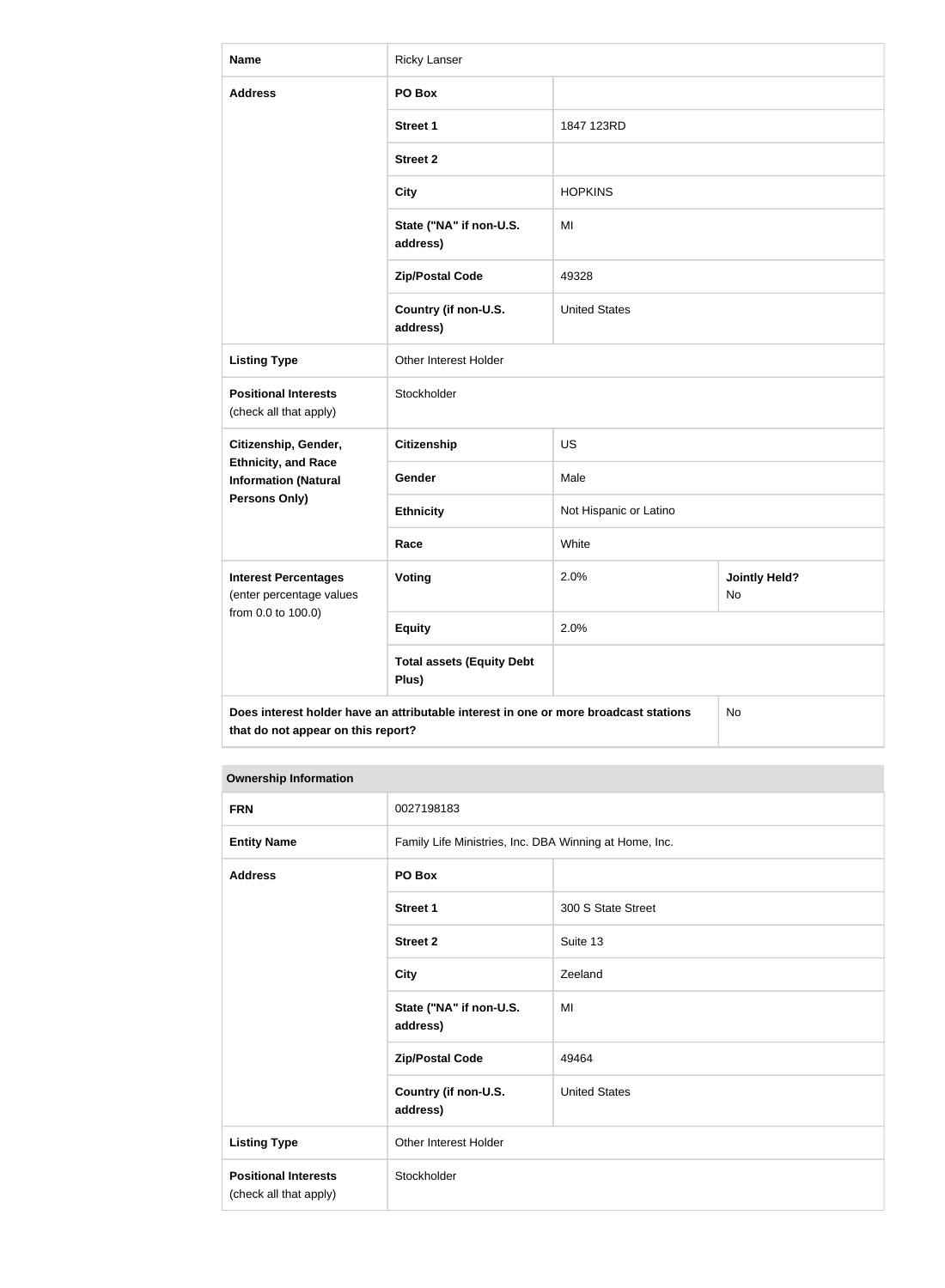| <b>Tribal Nation or Tribal</b><br><b>Entity</b>         | Interest holder is not a Tribal nation or Tribal entity                              |       |                                        |
|---------------------------------------------------------|--------------------------------------------------------------------------------------|-------|----------------------------------------|
| <b>Interest Percentages</b><br>(enter percentage values | Voting                                                                               | 10.0% | <b>Jointly Held?</b><br>N <sub>o</sub> |
| from $0.0$ to $100.0$ )                                 | <b>Equity</b>                                                                        | 10.0% |                                        |
|                                                         | <b>Total assets (Equity Debt</b><br>Plus)                                            |       |                                        |
| that do not appear on this report?                      | Does interest holder have an attributable interest in one or more broadcast stations |       | <b>No</b>                              |

#### **Ownership Information**

| <b>FRN</b>                                                                    | 0019362300                                                                           |                        |                            |
|-------------------------------------------------------------------------------|--------------------------------------------------------------------------------------|------------------------|----------------------------|
| <b>Name</b>                                                                   | Leslie Lanser                                                                        |                        |                            |
| <b>Address</b>                                                                | PO Box                                                                               |                        |                            |
|                                                                               | <b>Street 1</b>                                                                      | 447 Brecado Court      |                            |
|                                                                               | <b>Street 2</b>                                                                      |                        |                            |
|                                                                               | <b>City</b>                                                                          | Holland                |                            |
|                                                                               | State ("NA" if non-U.S.<br>address)                                                  | MI                     |                            |
|                                                                               | <b>Zip/Postal Code</b>                                                               | 49423                  |                            |
|                                                                               | Country (if non-U.S.<br>address)                                                     | <b>United States</b>   |                            |
| <b>Listing Type</b>                                                           | Other Interest Holder                                                                |                        |                            |
| <b>Positional Interests</b><br>(check all that apply)                         | Officer, Director                                                                    |                        |                            |
| Citizenship, Gender,                                                          | <b>Citizenship</b>                                                                   | <b>US</b>              |                            |
| <b>Ethnicity, and Race</b><br><b>Information (Natural</b>                     | Gender                                                                               | Male                   |                            |
| Persons Only)                                                                 | <b>Ethnicity</b>                                                                     | Not Hispanic or Latino |                            |
|                                                                               | Race                                                                                 | White                  |                            |
| <b>Interest Percentages</b><br>(enter percentage values<br>from 0.0 to 100.0) | <b>Voting</b>                                                                        | 0.0%                   | <b>Jointly Held?</b><br>No |
|                                                                               | <b>Equity</b>                                                                        | 0.0%                   |                            |
|                                                                               | <b>Total assets (Equity Debt</b><br>Plus)                                            |                        |                            |
|                                                                               | Does interest holder have an attributable interest in one or more broadcast stations |                        | Yes                        |

**Does interest holder have an attributable interest in one or more broadcast stations that do not appear on this report?**

| <b>FRN</b>     | 0019362318           |                   |
|----------------|----------------------|-------------------|
| <b>Name</b>    | <b>Curtis Lanser</b> |                   |
| <b>Address</b> | PO Box               |                   |
|                | <b>Street 1</b>      | 4451 128th Avenue |
|                |                      |                   |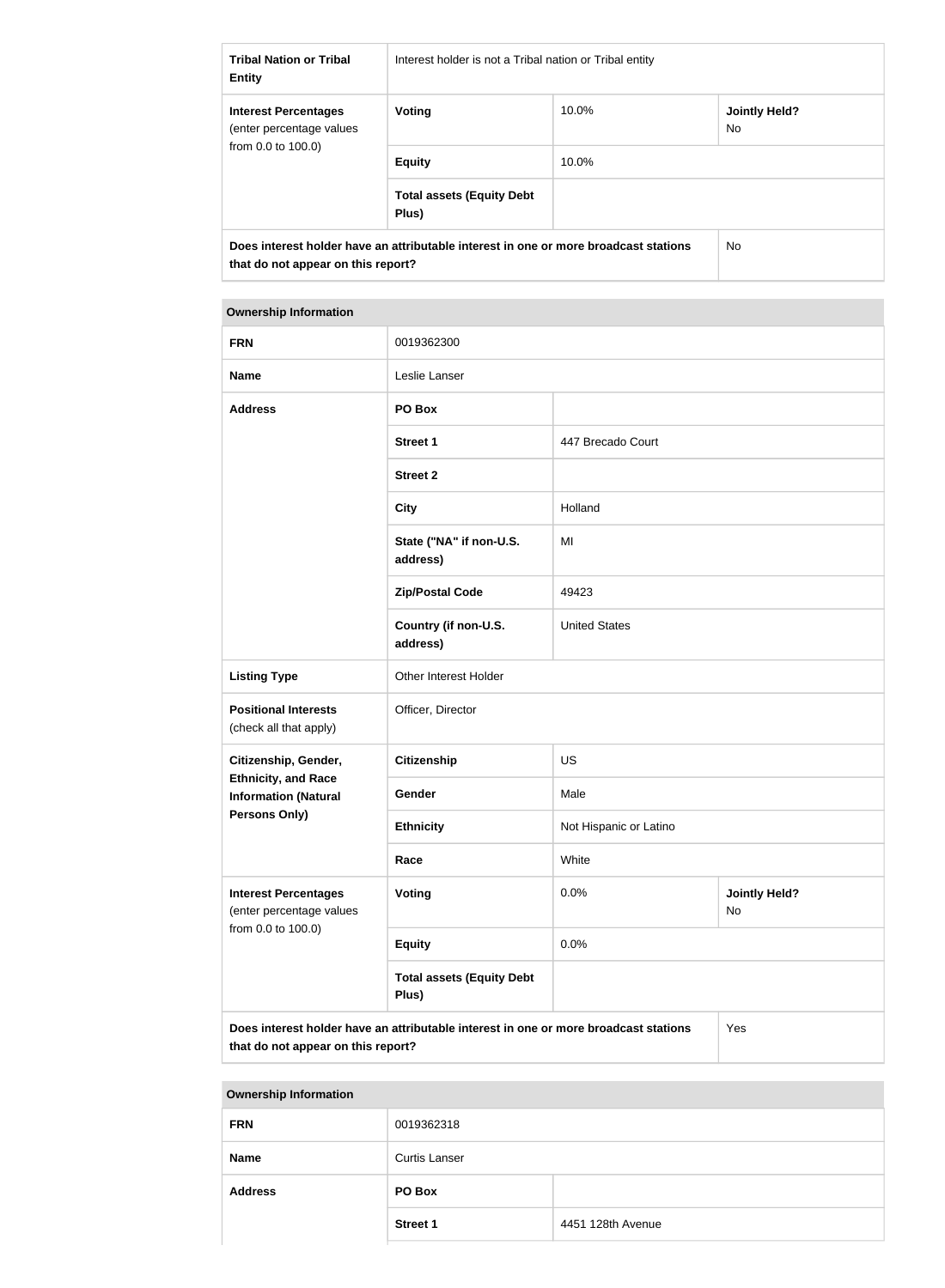|                                                                                                               | <b>Street 2</b>                                                                      |                        |                            |
|---------------------------------------------------------------------------------------------------------------|--------------------------------------------------------------------------------------|------------------------|----------------------------|
|                                                                                                               | <b>City</b>                                                                          | Allegan                |                            |
|                                                                                                               | State ("NA" if non-U.S.<br>address)                                                  | MI                     |                            |
|                                                                                                               | <b>Zip/Postal Code</b>                                                               | 49010                  |                            |
|                                                                                                               | Country (if non-U.S.<br>address)                                                     | <b>United States</b>   |                            |
| <b>Listing Type</b>                                                                                           | Other Interest Holder                                                                |                        |                            |
| <b>Positional Interests</b><br>(check all that apply)                                                         | Stockholder                                                                          |                        |                            |
| Citizenship, Gender,<br><b>Ethnicity, and Race</b><br><b>Information (Natural</b>                             | <b>Citizenship</b>                                                                   | US                     |                            |
|                                                                                                               | <b>Gender</b>                                                                        | Male                   |                            |
| Persons Only)                                                                                                 | <b>Ethnicity</b>                                                                     | Not Hispanic or Latino |                            |
|                                                                                                               | Race                                                                                 | White                  |                            |
| <b>Interest Percentages</b><br>(enter percentage values                                                       | Voting                                                                               | 3.0%                   | <b>Jointly Held?</b><br>No |
| from 0.0 to 100.0)                                                                                            | <b>Equity</b>                                                                        | 3.0%                   |                            |
|                                                                                                               | <b>Total assets (Equity Debt</b><br>Plus)                                            |                        |                            |
| that do not appear on this report?                                                                            | Does interest holder have an attributable interest in one or more broadcast stations |                        | No                         |
|                                                                                                               |                                                                                      |                        |                            |
| interests, not reported in this filing are non-attributable.<br>If "No," submit as an exhibit an explanation. | (b) Respondent certifies that any interests, including equity, financial, or voting  |                        | Yes                        |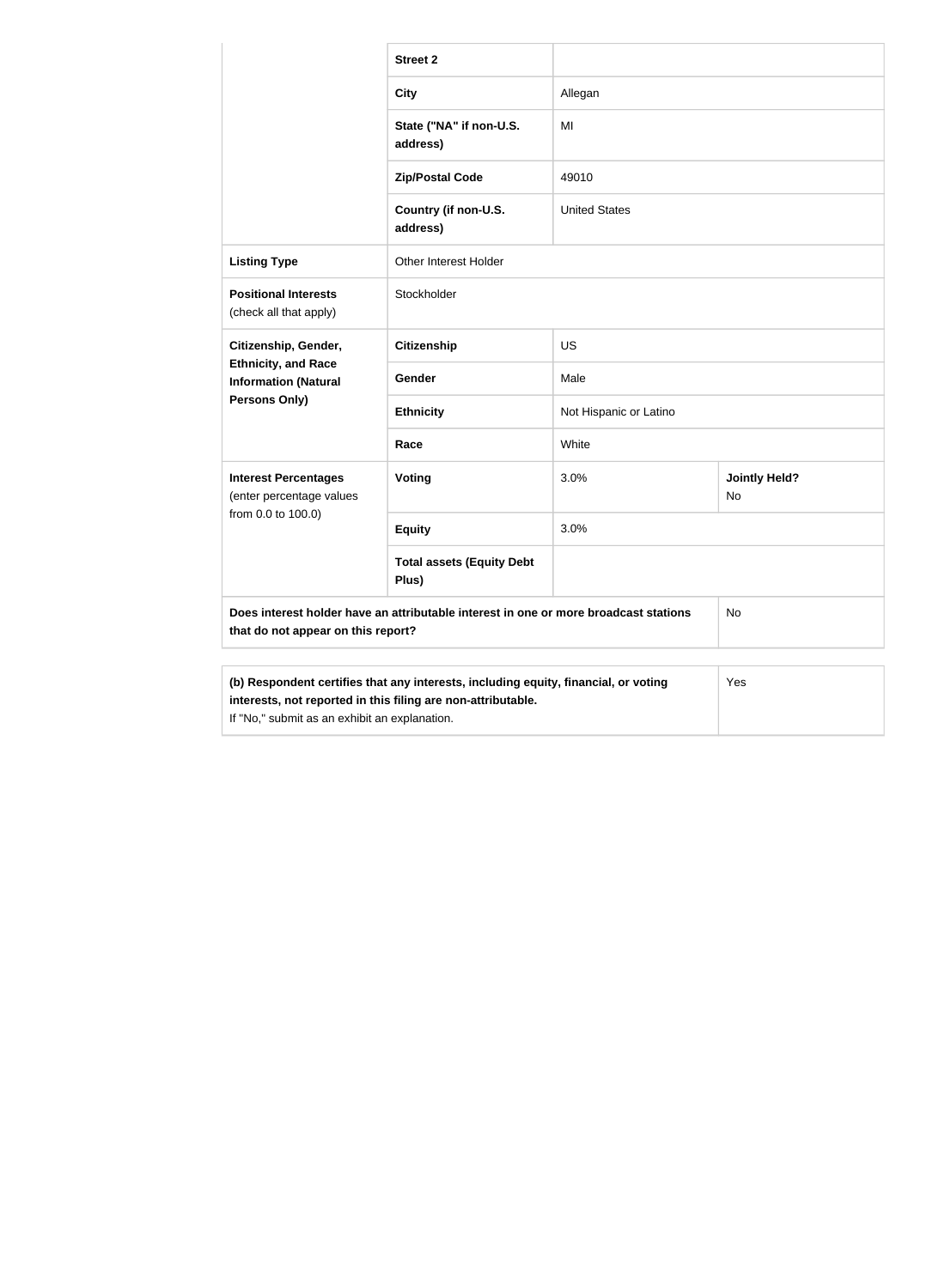

**(d) Are any of the individuals listed as an attributable interest holder in the Respondent married to each other or related to each other as parentchild or as siblings?** Yes

If "Yes," provide the following information for each such the relationship.

#### **Family Relationships**

| <b>FRN</b>   | 0019362391 | <b>Name</b> | Vaughn Lanser       |
|--------------|------------|-------------|---------------------|
| <b>FRN</b>   | 0019362433 | <b>Name</b> | <b>Ricky Lanser</b> |
| Relationship | Siblings   |             |                     |

#### **Family Relationships**

| <b>FRN</b>   | 0019362342 | <b>Name</b> | <b>Bradley Lanser</b> |
|--------------|------------|-------------|-----------------------|
| <b>FRN</b>   | 0019362466 | <b>Name</b> | Steven Lanser         |
| Relationship | Siblings   |             |                       |

#### **Family Relationships**

| <b>FRN</b>   | 0019362466 | <b>Name</b> | Steven Lanser        |
|--------------|------------|-------------|----------------------|
| <b>FRN</b>   | 0019362318 | <b>Name</b> | <b>Curtis Lanser</b> |
| Relationship | Siblings   |             |                      |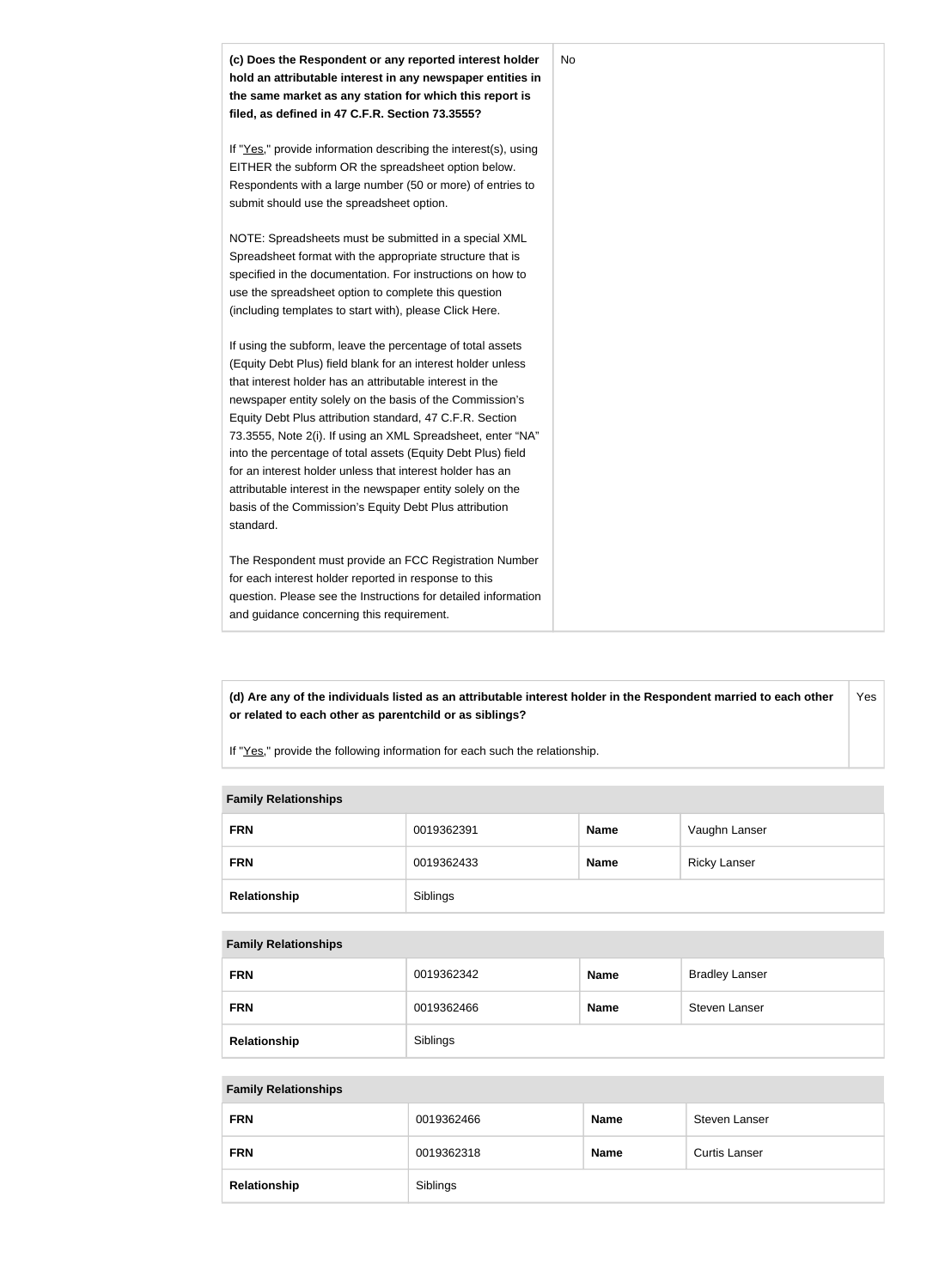| <b>Family Relationships</b> |            |             |                 |  |
|-----------------------------|------------|-------------|-----------------|--|
| <b>FRN</b>                  | 0019362466 | <b>Name</b> | Steven Lanser   |  |
| <b>FRN</b>                  | 0019362417 | <b>Name</b> | Victoria Lanser |  |
| Relationship                | Siblings   |             |                 |  |

### **Family Relationships**

| <b>FRN</b>   | 0019362342     | <b>Name</b> | <b>Bradley Lanser</b> |
|--------------|----------------|-------------|-----------------------|
| <b>FRN</b>   | 0019362326     | <b>Name</b> | Diane Lanser          |
| Relationship | <b>Spouses</b> |             |                       |

### **Family Relationships**

| <b>FRN</b>   | 0019362466 | <b>Name</b> | Steven Lanser       |
|--------------|------------|-------------|---------------------|
| <b>FRN</b>   | 0019362433 | <b>Name</b> | <b>Ricky Lanser</b> |
| Relationship | Siblings   |             |                     |

#### **Family Relationships**

| <b>FRN</b>   | 0019362300   | <b>Name</b> | Leslie Lanser |
|--------------|--------------|-------------|---------------|
| <b>FRN</b>   | 0019362466   | <b>Name</b> | Steven Lanser |
| Relationship | Parent/Child |             |               |

### **Family Relationships**

| <b>FRN</b>   | 0019362466 | <b>Name</b> | Steven Lanser         |
|--------------|------------|-------------|-----------------------|
| <b>FRN</b>   | 0019362441 | <b>Name</b> | <b>Gregory Lanser</b> |
| Relationship | Siblings   |             |                       |

#### **Family Relationships**

| <b>FRN</b>   | 0019362300   | <b>Name</b> | Leslie Lanser |
|--------------|--------------|-------------|---------------|
| <b>FRN</b>   | 0019362391   | <b>Name</b> | Vaughn Lanser |
| Relationship | Parent/Child |             |               |

### **Family Relationships**

| <b>FRN</b>   | 0019362318 | <b>Name</b> | <b>Curtis Lanser</b> |
|--------------|------------|-------------|----------------------|
| <b>FRN</b>   | 0019362433 | <b>Name</b> | <b>Ricky Lanser</b>  |
| Relationship | Siblings   |             |                      |

# **Family Relationships**

| <b>FRN</b>   | 0019362417 | <b>Name</b> | Victoria Lanser     |
|--------------|------------|-------------|---------------------|
| <b>FRN</b>   | 0019362433 | <b>Name</b> | <b>Ricky Lanser</b> |
| Relationship | Siblings   |             |                     |

### **Family Relationships**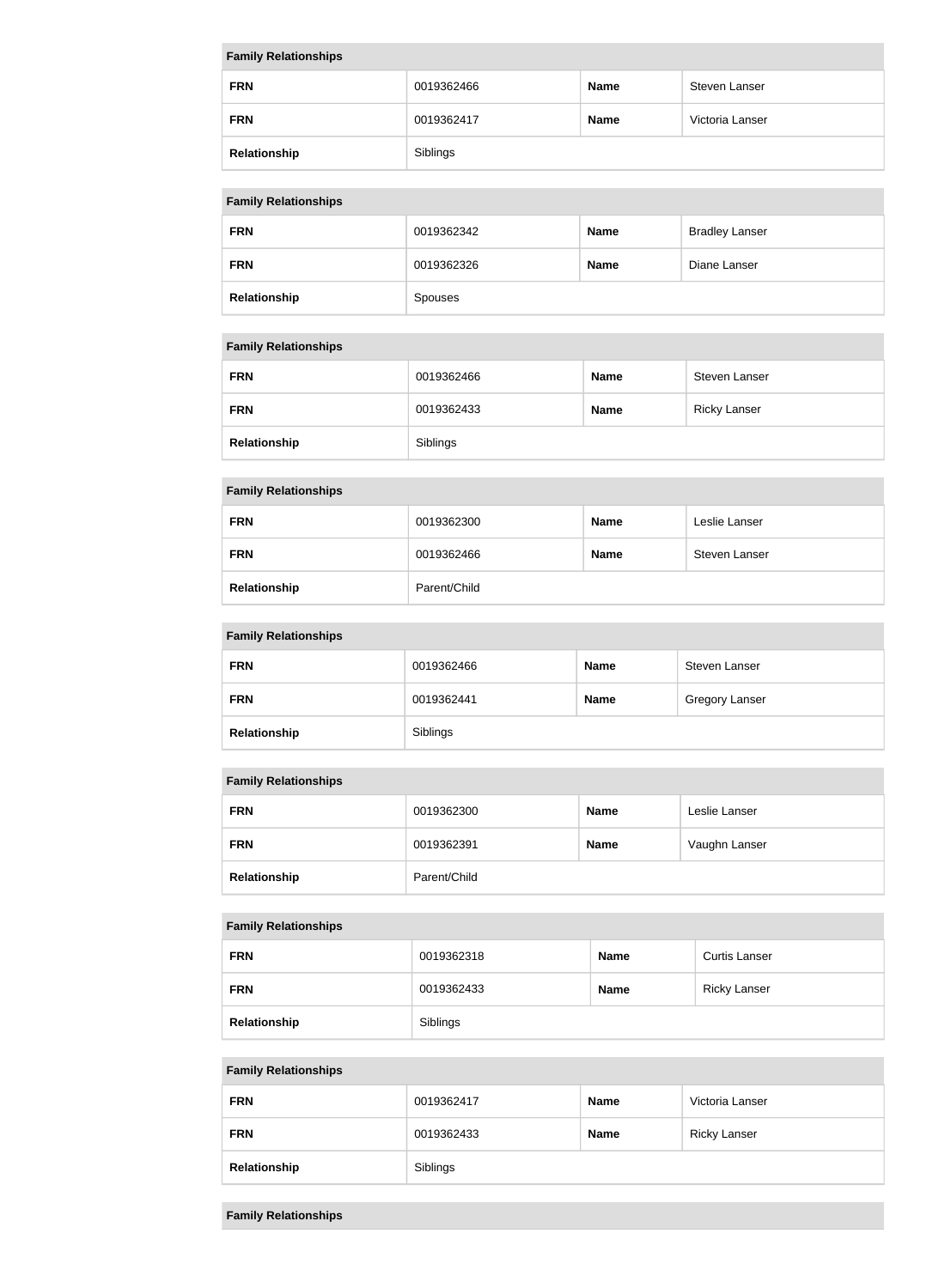| <b>FRN</b>   | 0019362342 | <b>Name</b> | <b>Bradley Lanser</b> |
|--------------|------------|-------------|-----------------------|
| <b>FRN</b>   | 0019362391 | <b>Name</b> | Vaughn Lanser         |
| Relationship | Siblings   |             |                       |

### **Family Relationships**

| <b>FRN</b>   | 0019362391 | <b>Name</b> | Vaughn Lanser        |
|--------------|------------|-------------|----------------------|
| <b>FRN</b>   | 0019362318 | <b>Name</b> | <b>Curtis Lanser</b> |
| Relationship | Siblings   |             |                      |

#### **Family Relationships**

| <b>FRN</b>   | 0019362391 | <b>Name</b> | Vaughn Lanser   |
|--------------|------------|-------------|-----------------|
| <b>FRN</b>   | 0019362417 | <b>Name</b> | Victoria Lanser |
| Relationship | Siblings   |             |                 |

### **Family Relationships**

| <b>FRN</b>   | 0019362300   | <b>Name</b> | Leslie Lanser   |
|--------------|--------------|-------------|-----------------|
| <b>FRN</b>   | 0019362417   | <b>Name</b> | Victoria Lanser |
| Relationship | Parent/Child |             |                 |

#### **Family Relationships**

| <b>FRN</b>   | 0019362300   | <b>Name</b> | Leslie Lanser        |
|--------------|--------------|-------------|----------------------|
| <b>FRN</b>   | 0019362318   | <b>Name</b> | <b>Curtis Lanser</b> |
| Relationship | Parent/Child |             |                      |

### **Family Relationships**

| <b>FRN</b>   | 0019362441 | <b>Name</b> | <b>Gregory Lanser</b> |
|--------------|------------|-------------|-----------------------|
| <b>FRN</b>   | 0019362318 | <b>Name</b> | <b>Curtis Lanser</b>  |
| Relationship | Siblings   |             |                       |

### **Family Relationships**

| <b>FRN</b>   | 0019362441 | <b>Name</b> | <b>Gregory Lanser</b> |
|--------------|------------|-------------|-----------------------|
| <b>FRN</b>   | 0019362417 | <b>Name</b> | Victoria Lanser       |
| Relationship | Siblings   |             |                       |

### **Family Relationships**

| <b>FRN</b>   | 0019362342 | <b>Name</b> | <b>Bradley Lanser</b> |
|--------------|------------|-------------|-----------------------|
| <b>FRN</b>   | 0019362318 | <b>Name</b> | <b>Curtis Lanser</b>  |
| Relationship | Siblings   |             |                       |

#### **Family Relationships**

| <b>FRN</b><br>anser<br>$\ddot{\,}$<br>и |  |
|-----------------------------------------|--|
|-----------------------------------------|--|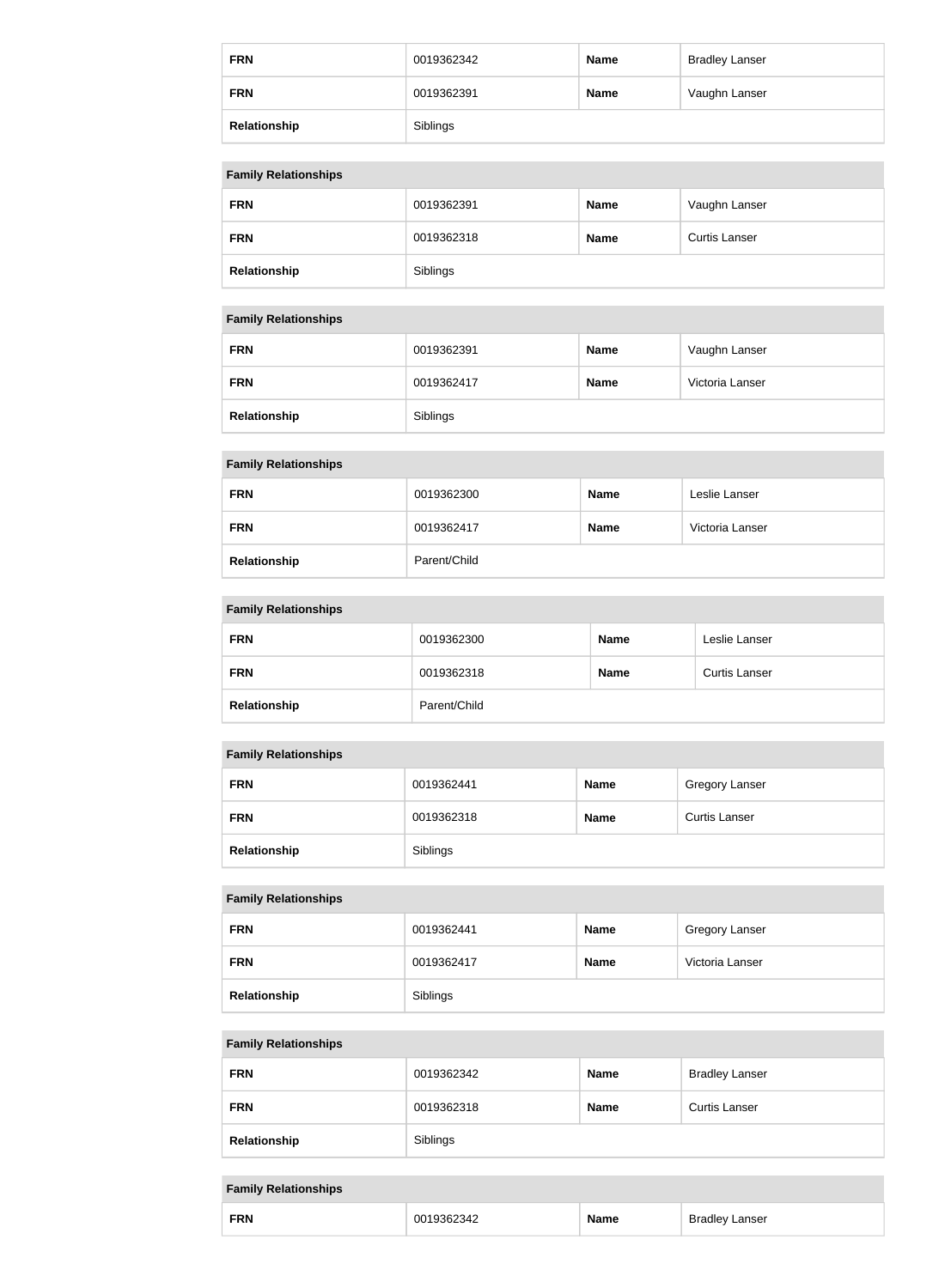| <b>FRN</b>   | 0019362417 | <b>Name</b> | Victoria Lanser |
|--------------|------------|-------------|-----------------|
| Relationship | Siblings   |             |                 |

#### **Family Relationships**

| <b>FRN</b>   | 0019362441 | <b>Name</b> | <b>Gregory Lanser</b> |
|--------------|------------|-------------|-----------------------|
| <b>FRN</b>   | 0019362433 | <b>Name</b> | <b>Ricky Lanser</b>   |
| Relationship | Siblings   |             |                       |

### **Family Relationships**

| <b>FRN</b>   | 0019362342 | <b>Name</b> | <b>Bradley Lanser</b> |
|--------------|------------|-------------|-----------------------|
| <b>FRN</b>   | 0019362433 | <b>Name</b> | <b>Ricky Lanser</b>   |
| Relationship | Siblings   |             |                       |

### **Family Relationships**

| <b>FRN</b>   | 0019362391 | <b>Name</b> | Vaughn Lanser         |
|--------------|------------|-------------|-----------------------|
| <b>FRN</b>   | 0019362441 | <b>Name</b> | <b>Gregory Lanser</b> |
| Relationship | Siblings   |             |                       |

### **Family Relationships**

| <b>FRN</b>   | 0019362417 | <b>Name</b> | Victoria Lanser      |
|--------------|------------|-------------|----------------------|
| <b>FRN</b>   | 0019362318 | <b>Name</b> | <b>Curtis Lanser</b> |
| Relationship | Siblings   |             |                      |

#### **Family Relationships**

| <b>FRN</b>   | 0019362466 | <b>Name</b> | Steven Lanser |
|--------------|------------|-------------|---------------|
| <b>FRN</b>   | 0019362391 | <b>Name</b> | Vaughn Lanser |
| Relationship | Siblings   |             |               |

### **Family Relationships**

| <b>FRN</b>   | 0019362300   | <b>Name</b> | Leslie Lanser         |
|--------------|--------------|-------------|-----------------------|
| <b>FRN</b>   | 0019362342   | <b>Name</b> | <b>Bradley Lanser</b> |
| Relationship | Parent/Child |             |                       |

### **Family Relationships**

| <b>FRN</b>   | 0019362300   | <b>Name</b> | Leslie Lanser  |
|--------------|--------------|-------------|----------------|
| <b>FRN</b>   | 0019362441   | <b>Name</b> | Gregory Lanser |
| Relationship | Parent/Child |             |                |

# **Family Relationships FRN** 0019362300 **Name** Leslie Lanser **FRN** 0019362433 **Name** Ricky Lanser